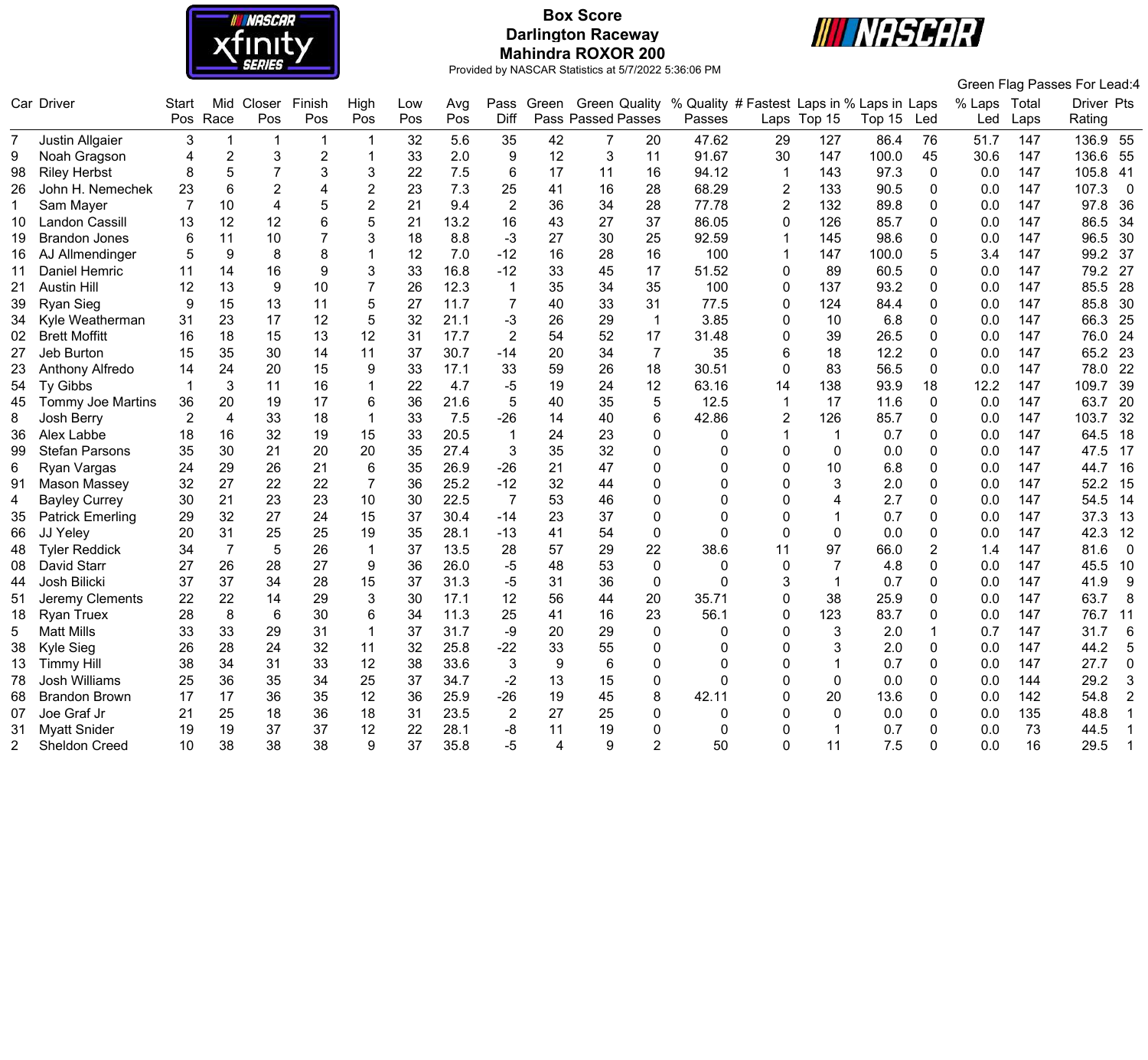

#### **Average Running Position Darlington Raceway Mahindra ROXOR 200**



| Rank | Car            | <b>Driver</b>           | Team                             | Finish Pos.    | Average Pos |
|------|----------------|-------------------------|----------------------------------|----------------|-------------|
| 1    | 9              | Noah Gragson            | Bass Pro Shops TrueTimber BRCC   | 2              | 2.04        |
| 2    | 54             | Ty Gibbs                | Interstate Batteries             | 16             | 4.66        |
| 3    | $\overline{7}$ | Justin Allgaier         | Hellmann's                       | 1              | 5.61        |
| 4    | 16             | AJ Allmendinger         | <b>Action Industries</b>         | 8              | 6.98        |
| 5    | 26             | John H. Nemechek        | Stillhouse Vodka                 | 4              | 7.32        |
| 6    | $\bf 8$        | Josh Berry              | <b>Tire Pros</b>                 | 18             | 7.46        |
|      | 98             | <b>Riley Herbst</b>     | <b>Monster Energy</b>            | 3              | 7.54        |
| 8    | 19             | <b>Brandon Jones</b>    | Menards\Turtle Wax               | $\overline{7}$ | 8.77        |
| 9    | $\mathbf 1$    | Sam Mayer               | <b>Accelerate Pros Talent</b>    | 5              | 9.44        |
| 10   | 18             | <b>Ryan Truex</b>       | Joe Gibbs Racing                 | 30             | 11.29       |
| 11   | 39             | <b>Ryan Sieg</b>        | CMRroofing.com\ A-game           | 11             | 11.71       |
| 12   | 21             | <b>Austin Hill</b>      | <b>Bennett</b>                   | 10             | 12.25       |
| 13   | 10             | Landon Cassill          | Voyager: Crypto for All          | 6              | 13.20       |
| 14   | 48             | <b>Tyler Reddick</b>    | <b>Big Machine Racing Spiked</b> | 26             | 13.47       |
| 15   | 11             | Daniel Hemric           | Cirkul - Water Your Way          | 9              | 16.78       |
| 16   | 51             | Jeremy Clements         | Spartan Waste / Fox Sports       | 29             | 17.06       |
| 17   | 23             | Anthony Alfredo         | Dude Wipes                       | 15             | 17.14       |
| 18   | 02             | <b>Brett Moffitt</b>    | <b>Half Off Wholesale</b>        | 13             | 17.65       |
| 19   | 36             | Alex Labbe              | Ace Wrecker Service              | 19             | 20.54       |
| 20   | 34             | Kyle Weatherman         | National Memorial Day Parade     | 12             | 21.14       |
| 21   | 45             | Tommy Joe Martins       | <b>Capital City Hauling</b>      | 17             | 21.56       |
| 22   | $\overline{4}$ | <b>Bayley Currey</b>    | Habana Brisa                     | 23             | 22.53       |
| 23   | 07             | Joe Graf Jr             | <b>Bucked Up Buckshot Energy</b> | 36             | 23.50       |
| 24   | 91             | <b>Mason Massey</b>     | Marty Massey Towing & Recovery   | 22             | 25.22       |
| 25   | 38             | Kyle Sieg               | H & W Electrical                 | 32             | 25.81       |
| 26   | 68             | <b>Brandon Brown</b>    | <b>BrandonBilt Foundations</b>   | 35             | 25.85       |
| 27   | 08             | David Starr             | <b>TicketSmarter</b>             | 27             | 25.99       |
| 28   | 6              | Ryan Vargas             | Monarch Roofing                  | 21             | 26.93       |
| 29   | 99             | <b>Stefan Parsons</b>   | Go Sokal                         | 20             | 27.44       |
| 30   | 31             | <b>Myatt Snider</b>     | <b>Capital City Towing</b>       | 37             | 28.05       |
| 31   | 66             | JJ Yeley                | <b>WORKPRO TOOLS</b>             | 25             | 28.09       |
| 32   | 35             | <b>Patrick Emerling</b> | <b>B.R. Dewitt Inc</b>           | 24             | 30.35       |
| 33   | 27             | Jeb Burton              | <b>Solid Rock Carriers</b>       | 14             | 30.65       |
| 34   | 44             | Josh Bilicki            | Insurance King                   | 28             | 31.29       |
| 35   | $\sqrt{5}$     | <b>Matt Mills</b>       | J.F. Electric                    | 31             | 31.67       |
| 36   | 13             | <b>Timmy Hill</b>       | <b>Coble Enterprises</b>         | 33             | 33.61       |
| 37   | 78             | Josh Williams           | Alloy Employer Service/Coolray   | 34             | 34.67       |
| 38   | $\overline{2}$ | <b>Sheldon Creed</b>    | Whelen                           | 38             | 35.76       |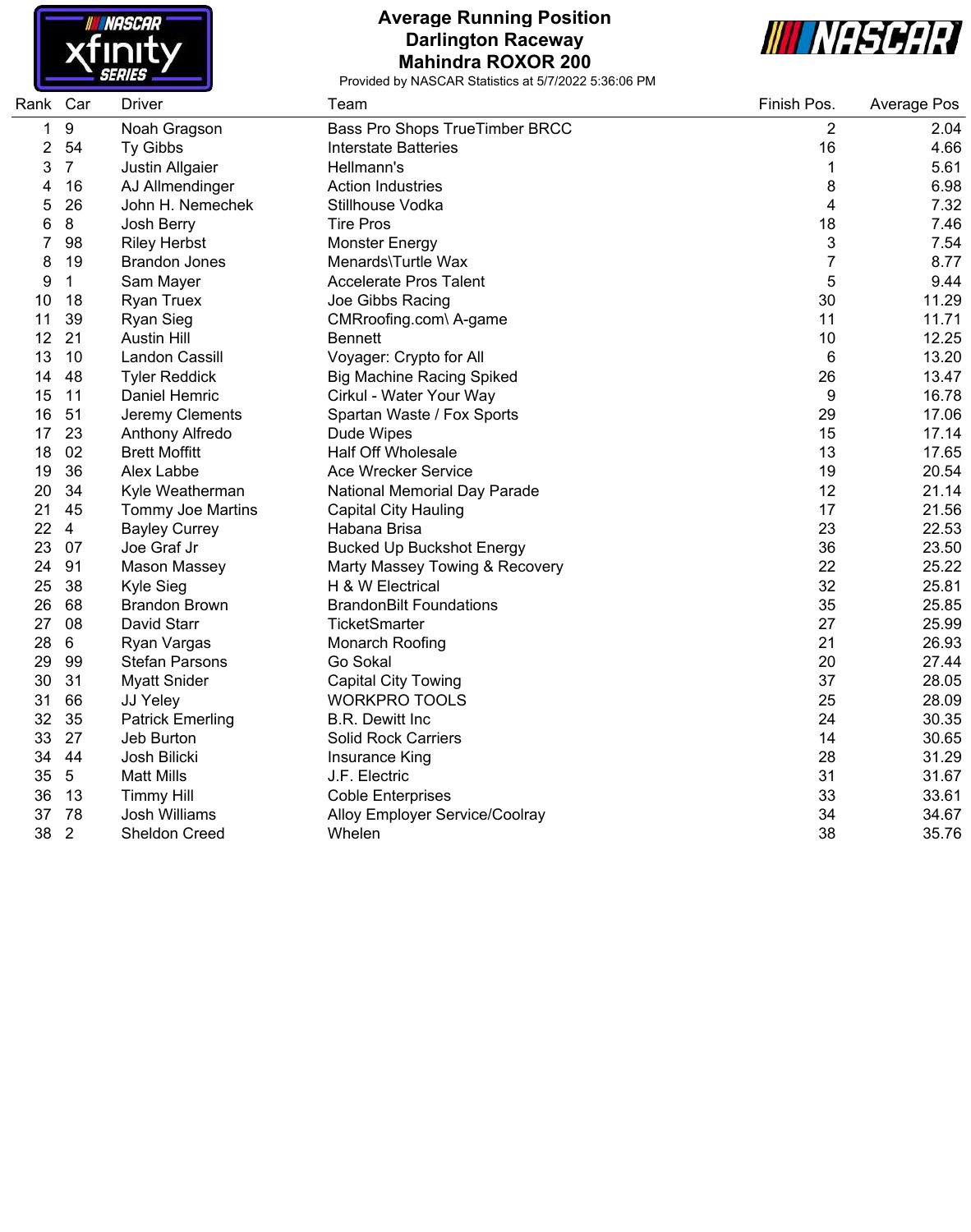

## **Closers Darlington Raceway Mahindra ROXOR 200**



| Rank Car |                | <b>Driver</b>            | Team                             | Closing Pos.   | Finish Pos.             | Gained           |
|----------|----------------|--------------------------|----------------------------------|----------------|-------------------------|------------------|
| 1        | 27             | Jeb Burton               | <b>Solid Rock Carriers</b>       | 30             | 14                      | 16               |
| 2        | 8              | Josh Berry               | <b>Tire Pros</b>                 | 33             | 18                      | 15               |
| 3        | 36             | Alex Labbe               | <b>Ace Wrecker Service</b>       | 32             | 19                      | 13               |
| 4        | 11             | Daniel Hemric            | Cirkul - Water Your Way          | 16             | 9                       | 7                |
| 5        | 10             | Landon Cassill           | Voyager: Crypto for All          | 12             | 6                       | 6                |
| 6        | 44             | Josh Bilicki             | Insurance King                   | 34             | 28                      | 6                |
| 7        | 34             | Kyle Weatherman          | National Memorial Day Parade     | 17             | 12                      | 5                |
| 8        | 23             | Anthony Alfredo          | Dude Wipes                       | 20             | 15                      | 5                |
| 9        | 6              | Ryan Vargas              | Monarch Roofing                  | 26             | 21                      | 5                |
| 10       | 98             | <b>Riley Herbst</b>      | <b>Monster Energy</b>            | $\overline{7}$ | $\sqrt{3}$              | 4                |
| 11       | 19             | <b>Brandon Jones</b>     | Menards\Turtle Wax               | 10             | $\overline{7}$          | 3                |
| 12       | 35             | <b>Patrick Emerling</b>  | <b>B.R. Dewitt Inc</b>           | 27             | 24                      | 3                |
| 13       | 39             | <b>Ryan Sieg</b>         | CMRroofing.com\ A-game           | 13             | 11                      | $\overline{c}$   |
| 14       | 02             | <b>Brett Moffitt</b>     | <b>Half Off Wholesale</b>        | 15             | 13                      | $\overline{2}$   |
| 15       | 45             | <b>Tommy Joe Martins</b> | <b>Capital City Hauling</b>      | 19             | 17                      | $\overline{c}$   |
| 16       | 9              | Noah Gragson             | Bass Pro Shops TrueTimber BRCC   | 3              | $\overline{2}$          | 1                |
| 17       | 99             | <b>Stefan Parsons</b>    | Go Sokal                         | 21             | 20                      | 1                |
| 18       | 08             | David Starr              | <b>TicketSmarter</b>             | 28             | 27                      | 1                |
| 19       | 78             | <b>Josh Williams</b>     | Alloy Employer Service/Coolray   | 35             | 34                      | 1                |
| 20       | 68             | <b>Brandon Brown</b>     | <b>BrandonBilt Foundations</b>   | 36             | 35                      | 1                |
| 21       | $\overline{7}$ | Justin Allgaier          | Hellmann's                       | 1              | 1                       | $\boldsymbol{0}$ |
| 22       | 16             | AJ Allmendinger          | <b>Action Industries</b>         | 8              | 8                       | 0                |
| 23       | 91             | Mason Massey             | Marty Massey Towing & Recovery   | 22             | 22                      | 0                |
| 24       | $\overline{4}$ | <b>Bayley Currey</b>     | Habana Brisa                     | 23             | 23                      | 0                |
| 25       | 66             | JJ Yeley                 | <b>WORKPRO TOOLS</b>             | 25             | 25                      | 0                |
| 26       | 31             | <b>Myatt Snider</b>      | <b>Capital City Towing</b>       | 37             | 37                      | $\boldsymbol{0}$ |
| 27       | $\overline{2}$ | Sheldon Creed            | Whelen                           | 38             | 38                      | 0                |
| 28       | $\mathbf{1}$   | Sam Mayer                | Accelerate Pros Talent           | 4              | 5                       | $-1$             |
| 29       | 21             | <b>Austin Hill</b>       | <b>Bennett</b>                   | 9              | 10                      | $-1$             |
| 30       | 26             | John H. Nemechek         | Stillhouse Vodka                 | $\overline{2}$ | $\overline{\mathbf{4}}$ | $-2$             |
| 31       | $\sqrt{5}$     | <b>Matt Mills</b>        | J.F. Electric                    | 29             | 31                      | $-2$             |
| 32       | 13             | <b>Timmy Hill</b>        | <b>Coble Enterprises</b>         | 31             | 33                      | $-2$             |
| 33       | 54             | Ty Gibbs                 | <b>Interstate Batteries</b>      | 11             | 16                      | $-5$             |
| 34       | 38             | Kyle Sieg                | H & W Electrical                 | 24             | 32                      | $-8$             |
| 35       | 51             | Jeremy Clements          | Spartan Waste / Fox Sports       | 14             | 29                      | $-15$            |
| 36       | 07             | Joe Graf Jr              | <b>Bucked Up Buckshot Energy</b> | 18             | 36                      | $-18$            |
| 37       | 48             | <b>Tyler Reddick</b>     | <b>Big Machine Racing Spiked</b> | 5              | 26                      | $-21$            |
| 38       | 18             | <b>Ryan Truex</b>        | Joe Gibbs Racing                 | 6              | 30                      | $-24$            |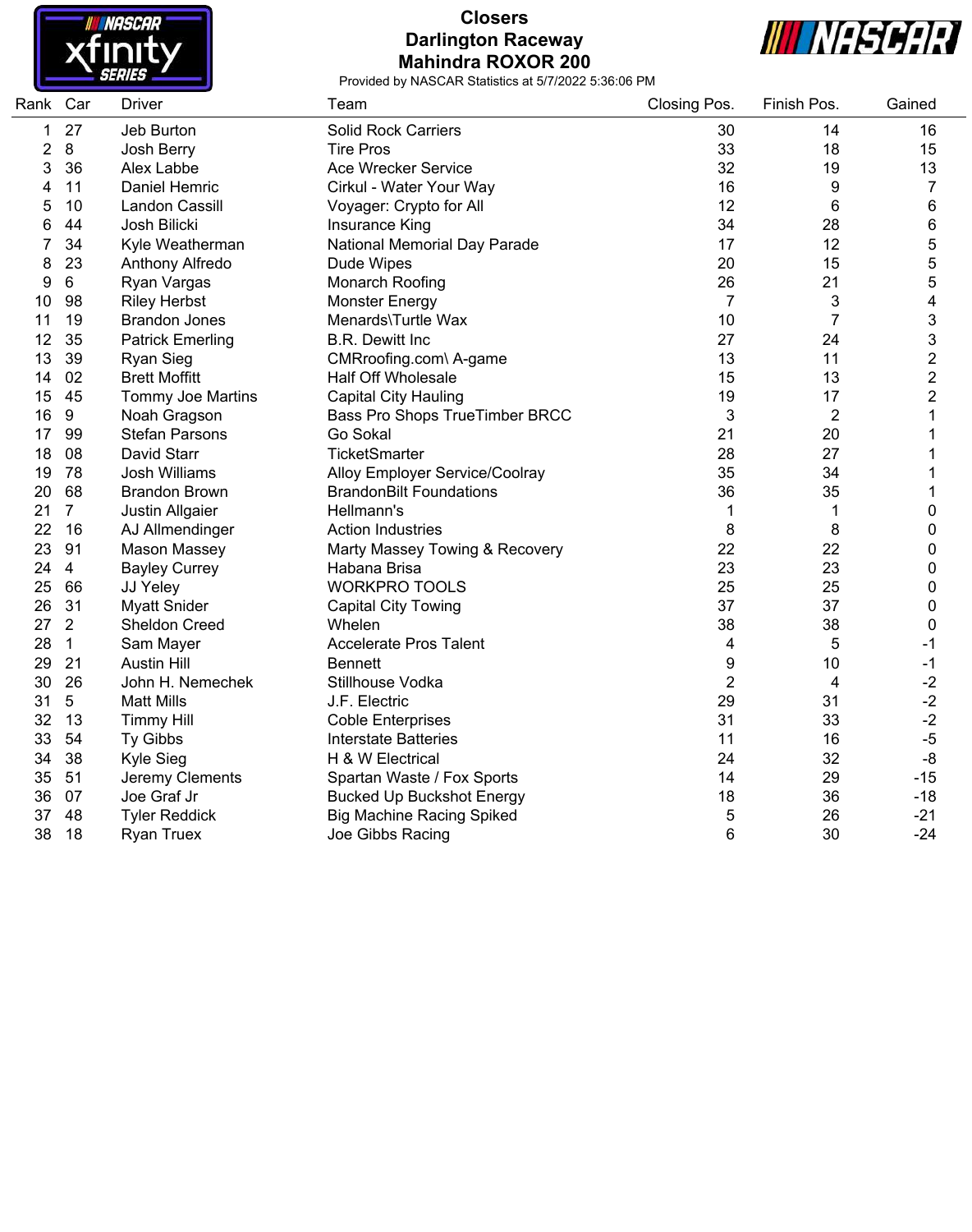

## **Driver Rating Darlington Raceway Mahindra ROXOR 200**



| Rank | Car            | Driver                  | Team                                  | Finish Pos.    | <b>Driver Rating</b> |
|------|----------------|-------------------------|---------------------------------------|----------------|----------------------|
| 1    | $\overline{7}$ | Justin Allgaier         | Hellmann's                            | 1              | 136.9                |
| 2    | 9              | Noah Gragson            | <b>Bass Pro Shops TrueTimber BRCC</b> | $\overline{2}$ | 136.6                |
| 3    | 54             | <b>Ty Gibbs</b>         | <b>Interstate Batteries</b>           | 16             | 109.7                |
| 4    | 26             | John H. Nemechek        | Stillhouse Vodka                      | 4              | 107.3                |
| 5    | 98             | <b>Riley Herbst</b>     | <b>Monster Energy</b>                 | 3              | 105.8                |
| 6    | 8              | Josh Berry              | <b>Tire Pros</b>                      | 18             | 103.7                |
| 7    | 16             | AJ Allmendinger         | <b>Action Industries</b>              | 8              | 99.2                 |
| 8    | 1              | Sam Mayer               | <b>Accelerate Pros Talent</b>         | 5              | 97.8                 |
| 9    | 19             | <b>Brandon Jones</b>    | Menards\Turtle Wax                    | 7              | 96.5                 |
| 10   | 10             | Landon Cassill          | Voyager: Crypto for All               | 6              | 86.5                 |
| 11   | 39             | <b>Ryan Sieg</b>        | CMRroofing.com\ A-game                | 11             | 85.8                 |
| 12   | 21             | <b>Austin Hill</b>      | <b>Bennett</b>                        | 10             | 85.5                 |
| 13   | 48             | <b>Tyler Reddick</b>    | <b>Big Machine Racing Spiked</b>      | 26             | 81.6                 |
| 14   | 11             | Daniel Hemric           | Cirkul - Water Your Way               | 9              | 79.2                 |
| 15   | 23             | Anthony Alfredo         | Dude Wipes                            | 15             | 78.0                 |
| 16   | 18             | <b>Ryan Truex</b>       | Joe Gibbs Racing                      | 30             | 76.7                 |
| 17   | 02             | <b>Brett Moffitt</b>    | <b>Half Off Wholesale</b>             | 13             | 76.0                 |
| 18   | 34             | Kyle Weatherman         | National Memorial Day Parade          | 12             | 66.3                 |
| 19   | 27             | Jeb Burton              | <b>Solid Rock Carriers</b>            | 14             | 65.2                 |
| 20   | 36             | Alex Labbe              | <b>Ace Wrecker Service</b>            | 19             | 64.5                 |
| 21   | 45             | Tommy Joe Martins       | <b>Capital City Hauling</b>           | 17             | 63.7                 |
| 22   | 51             | Jeremy Clements         | Spartan Waste / Fox Sports            | 29             | 63.7                 |
| 23   | 68             | <b>Brandon Brown</b>    | <b>BrandonBilt Foundations</b>        | 35             | 54.8                 |
| 24   | $\overline{4}$ | <b>Bayley Currey</b>    | Habana Brisa                          | 23             | 54.5                 |
| 25   | 91             | Mason Massey            | Marty Massey Towing & Recovery        | 22             | 52.2                 |
| 26   | 07             | Joe Graf Jr             | <b>Bucked Up Buckshot Energy</b>      | 36             | 48.8                 |
| 27   | 99             | <b>Stefan Parsons</b>   | Go Sokal                              | 20             | 47.5                 |
| 28   | 08             | David Starr             | <b>TicketSmarter</b>                  | 27             | 45.5                 |
| 29   | 6              | Ryan Vargas             | Monarch Roofing                       | 21             | 44.7                 |
| 30   | 31             | <b>Myatt Snider</b>     | <b>Capital City Towing</b>            | 37             | 44.5                 |
| 31   | 38             | Kyle Sieg               | H & W Electrical                      | 32             | 44.2                 |
| 32   | 66             | JJ Yeley                | <b>WORKPRO TOOLS</b>                  | 25             | 42.3                 |
| 33   | 44             | Josh Bilicki            | Insurance King                        | 28             | 41.9                 |
| 34   | 35             | <b>Patrick Emerling</b> | <b>B.R. Dewitt Inc</b>                | 24             | 37.3                 |
| 35   | $\sqrt{5}$     | <b>Matt Mills</b>       | J.F. Electric                         | 31             | 31.7                 |
| 36   | $\overline{2}$ | <b>Sheldon Creed</b>    | Whelen                                | 38             | 29.5                 |
| 37   | 78             | Josh Williams           | Alloy Employer Service/Coolray        | 34             | 29.2                 |
| 38   | 13             | <b>Timmy Hill</b>       | <b>Coble Enterprises</b>              | 33             | 27.7                 |
|      |                |                         |                                       |                |                      |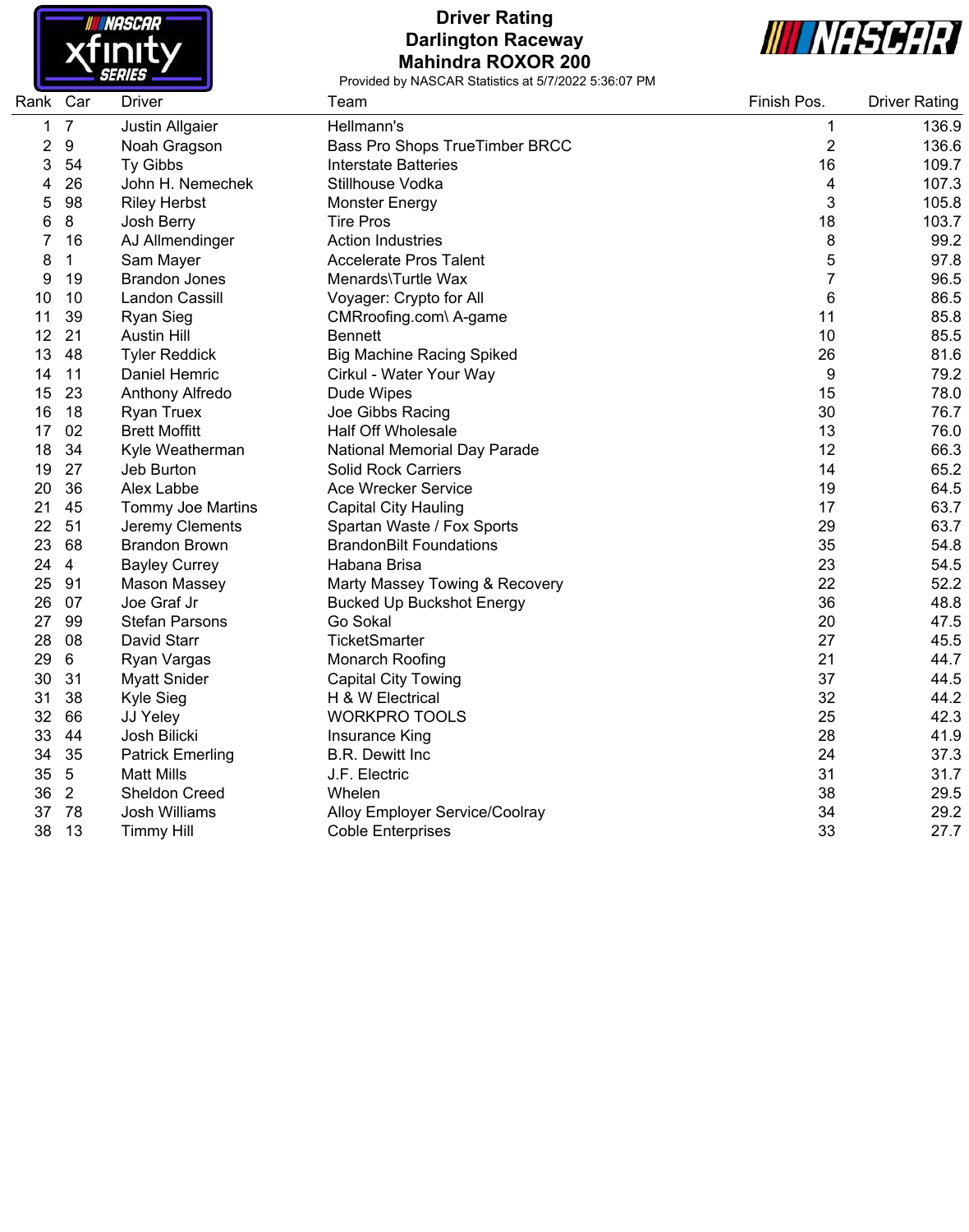

#### **Fastest Drivers Early In A Run Darlington Raceway Mahindra ROXOR 200**



| Rank | Car            | <b>Driver</b>            | Team                             | Laps | Finish Pos. | Speed   |
|------|----------------|--------------------------|----------------------------------|------|-------------|---------|
| 1    | 9              | Noah Gragson             | Bass Pro Shops TrueTimber BRCC   | 147  | 2           | 159.350 |
| 2    | 54             | Ty Gibbs                 | <b>Interstate Batteries</b>      | 147  | 16          | 158.817 |
| 3    | 26             | John H. Nemechek         | Stillhouse Vodka                 | 147  | 4           | 158.215 |
| 4    | 8              | Josh Berry               | <b>Tire Pros</b>                 | 147  | 18          | 158.177 |
| 5    | $\overline{7}$ | Justin Allgaier          | Hellmann's                       | 147  | 1           | 158.103 |
| 6    | 19             | <b>Brandon Jones</b>     | Menards\Turtle Wax               | 147  | 7           | 157.983 |
|      | 1              | Sam Mayer                | <b>Accelerate Pros Talent</b>    | 147  | 5           | 157.943 |
| 8    | 98             | <b>Riley Herbst</b>      | Monster Energy                   | 147  | 3           | 157.822 |
| 9    | 16             | AJ Allmendinger          | <b>Action Industries</b>         | 147  | 8           | 157.807 |
| 10   | 48             | <b>Tyler Reddick</b>     | <b>Big Machine Racing Spiked</b> | 147  | 26          | 157.393 |
| 11   | 21             | <b>Austin Hill</b>       | <b>Bennett</b>                   | 147  | 10          | 157.380 |
| 12   | 39             | <b>Ryan Sieg</b>         | CMRroofing.com\ A-game           | 147  | 11          | 157.078 |
| 13   | 18             | <b>Ryan Truex</b>        | Joe Gibbs Racing                 | 147  | 30          | 156.912 |
| 14   | 23             | Anthony Alfredo          | Dude Wipes                       | 147  | 15          | 156.880 |
| 15   | 10             | Landon Cassill           | Voyager: Crypto for All          | 147  | 6           | 156.572 |
| 16   | 02             | <b>Brett Moffitt</b>     | <b>Half Off Wholesale</b>        | 147  | 13          | 156.463 |
| 17   | 51             | Jeremy Clements          | Spartan Waste / Fox Sports       | 147  | 29          | 156.389 |
| 18   | 11             | Daniel Hemric            | Cirkul - Water Your Way          | 147  | 9           | 155.988 |
| 19   | 36             | Alex Labbe               | Ace Wrecker Service              | 147  | 19          | 155.724 |
| 20   | 34             | Kyle Weatherman          | National Memorial Day Parade     | 147  | 12          | 155.089 |
| 21   | $\overline{4}$ | <b>Bayley Currey</b>     | Habana Brisa                     | 147  | 23          | 154.434 |
| 22   | 45             | <b>Tommy Joe Martins</b> | <b>Capital City Hauling</b>      | 147  | 17          | 154.007 |
| 23   | 38             | <b>Kyle Sieg</b>         | H & W Electrical                 | 147  | 32          | 153.959 |
| 24   | 66             | JJ Yeley                 | <b>WORKPRO TOOLS</b>             | 147  | 25          | 153.928 |
| 25   | 99             | <b>Stefan Parsons</b>    | Go Sokal                         | 147  | 20          | 153.888 |
| 26   | 91             | Mason Massey             | Marty Massey Towing & Recovery   | 147  | 22          | 153.882 |
| 27   | 08             | David Starr              | <b>TicketSmarter</b>             | 147  | 27          | 153.271 |
| 28   | 44             | Josh Bilicki             | Insurance King                   | 147  | 28          | 153.091 |
| 29   | 35             | <b>Patrick Emerling</b>  | <b>B.R. Dewitt Inc.</b>          | 147  | 24          | 152.538 |
| 30   | 6              | Ryan Vargas              | Monarch Roofing                  | 147  | 21          | 152.084 |
| 31   | 5              | <b>Matt Mills</b>        | J.F. Electric                    | 147  | 31          | 152.083 |
| 32   | 78             | Josh Williams            | Alloy Employer Service/Coolray   | 144  | 34          | 150.809 |
| 33   | 13             | <b>Timmy Hill</b>        | <b>Coble Enterprises</b>         | 147  | 33          | 149.232 |
| 34   | 27             | Jeb Burton               | <b>Solid Rock Carriers</b>       | 147  | 14          | 149.074 |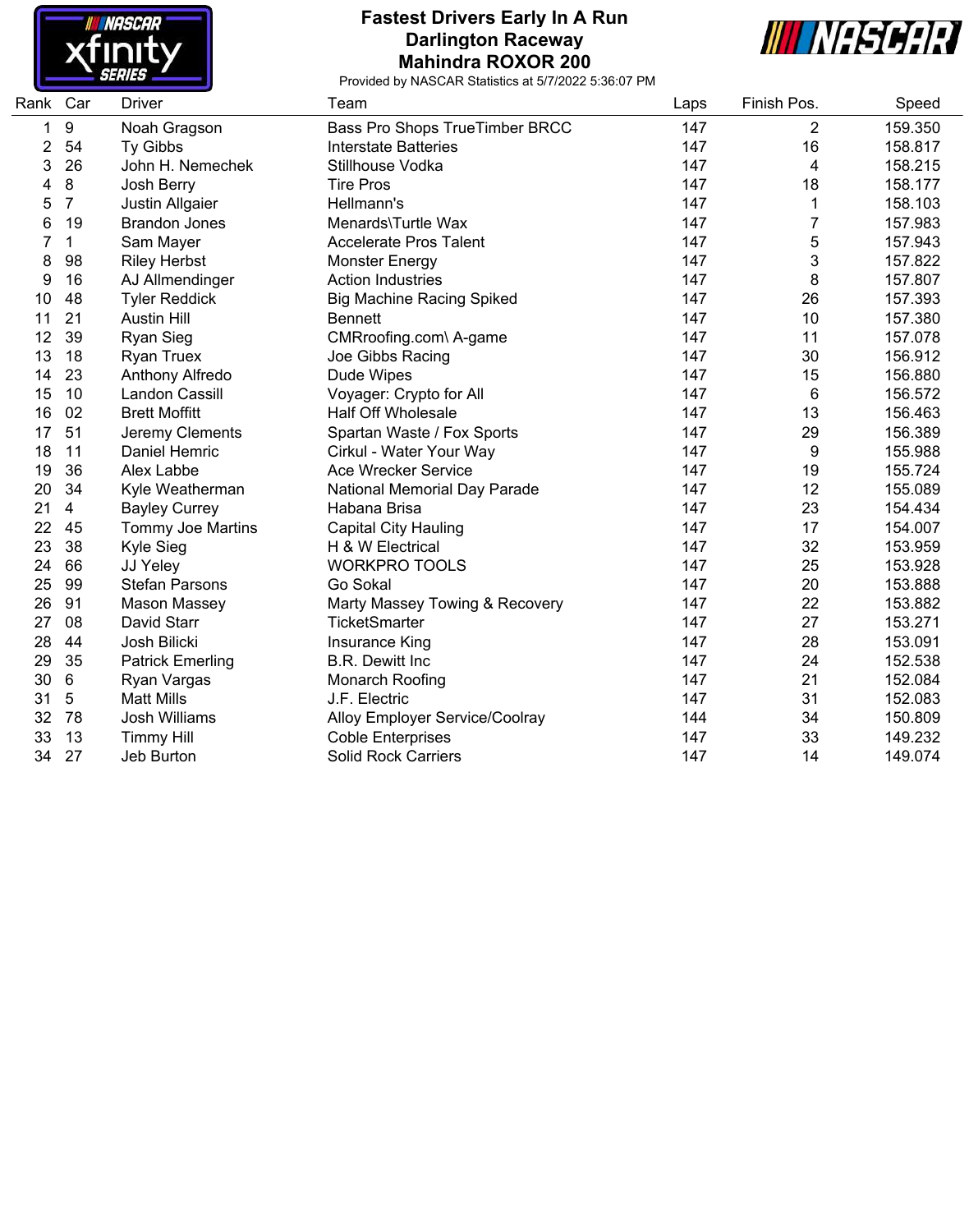

#### **Fastest Drivers Late In A Run Darlington Raceway Mahindra ROXOR 200**



| Rank Car |                 | <b>Driver</b>            | Team                                | Laps | Finish Pos. | Speed   |
|----------|-----------------|--------------------------|-------------------------------------|------|-------------|---------|
| 1        | 48              | <b>Tyler Reddick</b>     | <b>Big Machine Racing Spiked</b>    | 147  | 26          | 151.852 |
| 2        | 9               | Noah Gragson             | Bass Pro Shops TrueTimber BRCC      | 147  | 2           | 151.803 |
| 3        | $\overline{7}$  | Justin Allgaier          | Hellmann's                          | 147  | 1           | 151.758 |
| 4        | 54              | Ty Gibbs                 | <b>Interstate Batteries</b>         | 147  | 16          | 151.586 |
| 5        | 8               | Josh Berry               | <b>Tire Pros</b>                    | 147  | 18          | 151.366 |
| 6        | 10              | Landon Cassill           | Voyager: Crypto for All             | 147  | 6           | 150.448 |
| 7        | 26              | John H. Nemechek         | Stillhouse Vodka                    | 147  | 4           | 150.337 |
| 8        | 98              | <b>Riley Herbst</b>      | <b>Monster Energy</b>               | 147  | 3           | 150.291 |
| 9        | 18              | <b>Ryan Truex</b>        | Joe Gibbs Racing                    | 147  | 30          | 150.200 |
| 10       | 39              | <b>Ryan Sieg</b>         | CMRroofing.com\ A-game              | 147  | 11          | 149.897 |
| 11       | $\mathbf{1}$    | Sam Mayer                | <b>Accelerate Pros Talent</b>       | 147  | 5           | 149.860 |
| 12       | 27              | Jeb Burton               | <b>Solid Rock Carriers</b>          | 147  | 14          | 149.784 |
| 13       | 16              | AJ Allmendinger          | <b>Action Industries</b>            | 147  | 8           | 149.762 |
| 14       | 19              | <b>Brandon Jones</b>     | Menards\Turtle Wax                  | 147  | 7           | 149.597 |
| 15       | 51              | Jeremy Clements          | Spartan Waste / Fox Sports          | 147  | 29          | 149.415 |
| 16       | 21              | <b>Austin Hill</b>       | <b>Bennett</b>                      | 147  | 10          | 149.384 |
| 17       | 23              | Anthony Alfredo          | Dude Wipes                          | 147  | 15          | 149.356 |
| 18       | 02              | <b>Brett Moffitt</b>     | <b>Half Off Wholesale</b>           | 147  | 13          | 149.279 |
| 19       | 6               | Ryan Vargas              | Monarch Roofing                     | 147  | 21          | 149.242 |
| 20       | 45              | <b>Tommy Joe Martins</b> | <b>Capital City Hauling</b>         | 147  | 17          | 149.103 |
| 21       | 11              | Daniel Hemric            | Cirkul - Water Your Way             | 147  | 9           | 149.023 |
| 22       | 34              | Kyle Weatherman          | <b>National Memorial Day Parade</b> | 147  | 12          | 149.010 |
| 23       | 36              | Alex Labbe               | Ace Wrecker Service                 | 147  | 19          | 148.874 |
| 24       | $\overline{4}$  | <b>Bayley Currey</b>     | Habana Brisa                        | 147  | 23          | 148.761 |
| 25       | 91              | Mason Massey             | Marty Massey Towing & Recovery      | 147  | 22          | 148.599 |
| 26       | 44              | Josh Bilicki             | Insurance King                      | 147  | 28          | 148.570 |
| 27       | 38              | Kyle Sieg                | H & W Electrical                    | 147  | 32          | 148.541 |
| 28       | 99              | <b>Stefan Parsons</b>    | Go Sokal                            | 147  | 20          | 147.943 |
| 29       | $5\overline{)}$ | <b>Matt Mills</b>        | J.F. Electric                       | 147  | 31          | 147.940 |
| 30       | 08              | David Starr              | <b>TicketSmarter</b>                | 147  | 27          | 147.804 |
| 31       | 35              | <b>Patrick Emerling</b>  | <b>B.R. Dewitt Inc</b>              | 147  | 24          | 147.525 |
| 32       | 66              | JJ Yeley                 | <b>WORKPRO TOOLS</b>                | 147  | 25          | 147.329 |
| 33       | 13              | <b>Timmy Hill</b>        | <b>Coble Enterprises</b>            | 147  | 33          | 146.332 |
| 34       | 78              | <b>Josh Williams</b>     | Alloy Employer Service/Coolray      | 144  | 34          | 145.046 |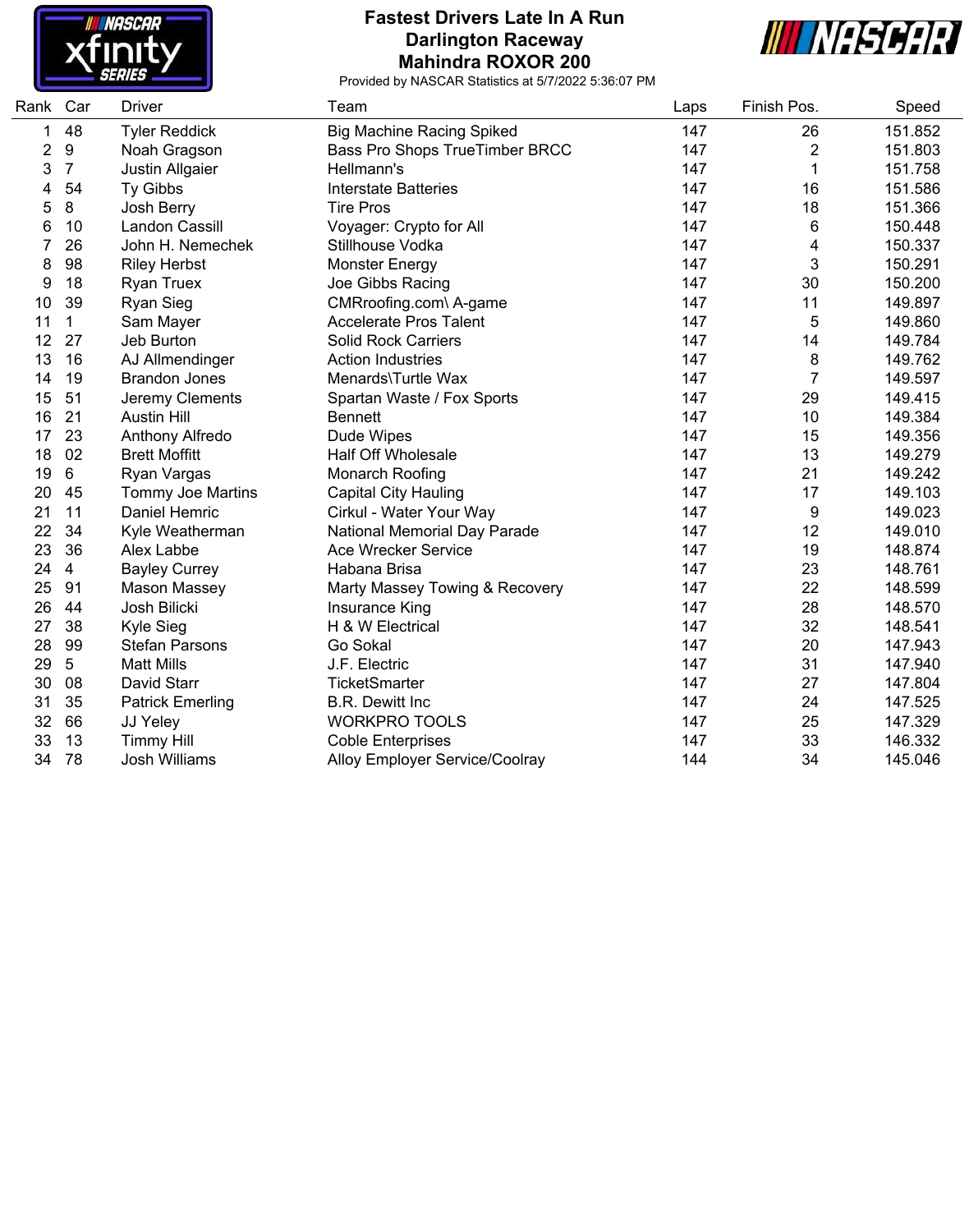

## **Fastest Laps Run Darlington Raceway Mahindra ROXOR 200**



| Rank Car |     | Driver               | Team                             | Percentage | Finish Pos. | Laps |
|----------|-----|----------------------|----------------------------------|------------|-------------|------|
|          | 9   | Noah Gragson         | Bass Pro Shops TrueTimber BRCC   | 31.3       | 2           | 30   |
| 2        |     | Justin Allgaier      | Hellmann's                       | 30.2       |             | 29   |
| 3        | 54  | <b>Ty Gibbs</b>      | Interstate Batteries             | 14.6       | 16          | 14   |
| 4        | 48  | <b>Tyler Reddick</b> | <b>Big Machine Racing Spiked</b> | 11.5       | 26          | 11   |
| 5.       | -27 | Jeb Burton           | <b>Solid Rock Carriers</b>       | 6.3        | 14          | 6    |
| 6        | 44  | Josh Bilicki         | Insurance King                   | 3.1        | 28          |      |
|          | 26  | John H. Nemechek     | Stillhouse Vodka                 | 2.1        | 4           | າ    |
| 8        |     | Sam Mayer            | <b>Accelerate Pros Talent</b>    | 2.1        | 5           | ∩    |
| 9        | 8   | Josh Berry           | <b>Tire Pros</b>                 | 2.1        | 18          |      |
| 10       | 98  | <b>Riley Herbst</b>  | <b>Monster Energy</b>            | 1.0        | 3           |      |
| 11       | 19  | <b>Brandon Jones</b> | Menards\Turtle Wax               | 1.0        |             |      |
| 12       | 16  | AJ Allmendinger      | <b>Action Industries</b>         | 1.0        | 8           |      |
| 13       | 45  | Tommy Joe Martins    | Capital City Hauling             | 1.0        | 17          |      |
| 14       | -36 | Alex Labbe           | Ace Wrecker Service              | 1.0        | 19          |      |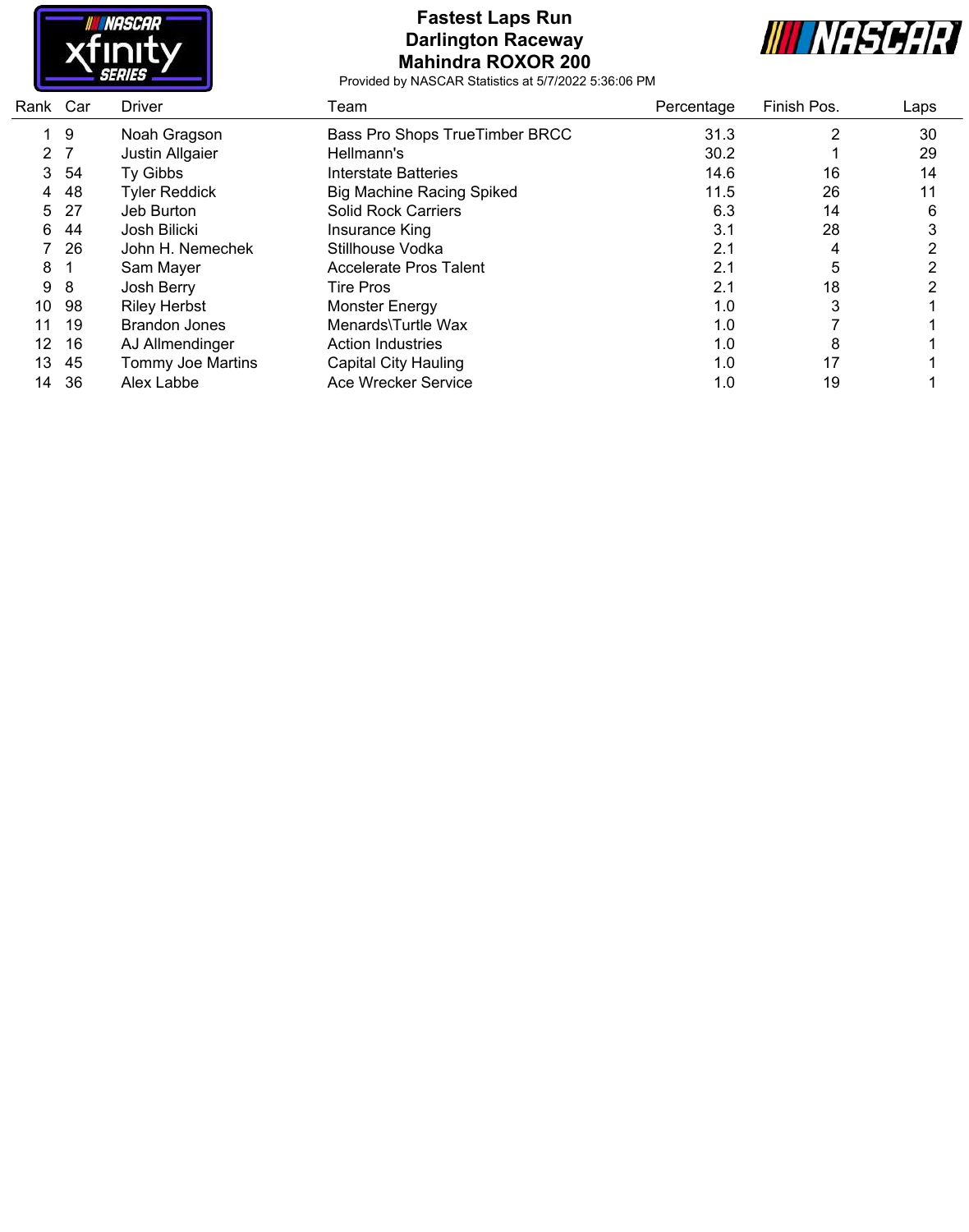

### **Fastest on Restarts Darlington Raceway Mahindra ROXOR 200**



and a

| Rank Car |                | Driver                   | Team                             | Finish Pos.    | Average Speed |
|----------|----------------|--------------------------|----------------------------------|----------------|---------------|
| 1        | 9              | Noah Gragson             | Bass Pro Shops TrueTimber BRCC   | 2              | 155.411       |
| 2        | $\overline{7}$ | Justin Allgaier          | Hellmann's                       | 1              | 154.832       |
| 3        | 54             | Ty Gibbs                 | <b>Interstate Batteries</b>      | 16             | 154.599       |
| 4        | 26             | John H. Nemechek         | Stillhouse Vodka                 | 4              | 153.991       |
| 5        | 48             | <b>Tyler Reddick</b>     | <b>Big Machine Racing Spiked</b> | 26             | 153.975       |
| 6        | 98             | <b>Riley Herbst</b>      | <b>Monster Energy</b>            | 3              | 153.804       |
| 7        | 16             | AJ Allmendinger          | <b>Action Industries</b>         | 8              | 153.572       |
| 8        | 1              | Sam Mayer                | <b>Accelerate Pros Talent</b>    | 5              | 153.479       |
| 9        | 19             | <b>Brandon Jones</b>     | Menards\Turtle Wax               | $\overline{7}$ | 153.321       |
| 10       | 18             | <b>Ryan Truex</b>        | Joe Gibbs Racing                 | 30             | 153.218       |
| 11       | 8              | Josh Berry               | <b>Tire Pros</b>                 | 18             | 153.035       |
| 12       | 39             | Ryan Sieg                | CMRroofing.com\ A-game           | 11             | 152.965       |
| 13       | 21             | <b>Austin Hill</b>       | <b>Bennett</b>                   | 10             | 152.916       |
| 14       | 10             | Landon Cassill           | Voyager: Crypto for All          | 6              | 152.914       |
| 15       | 23             | Anthony Alfredo          | Dude Wipes                       | 15             | 152.425       |
| 16       | 51             | Jeremy Clements          | Spartan Waste / Fox Sports       | 29             | 152.255       |
| 17       | 11             | Daniel Hemric            | Cirkul - Water Your Way          | 9              | 152.244       |
| 18       | 02             | <b>Brett Moffitt</b>     | <b>Half Off Wholesale</b>        | 13             | 152.198       |
| 19       | 36             | Alex Labbe               | Ace Wrecker Service              | 19             | 152.037       |
| 20       | 27             | Jeb Burton               | Solid Rock Carriers              | 14             | 151.813       |
| 21       | 45             | <b>Tommy Joe Martins</b> | <b>Capital City Hauling</b>      | 17             | 151.592       |
| 22       | 34             | Kyle Weatherman          | National Memorial Day Parade     | 12             | 151.546       |
| 23       | 07             | Joe Graf Jr              | <b>Bucked Up Buckshot Energy</b> | 36             | 151.461       |
| 24       | 31             | <b>Myatt Snider</b>      | <b>Capital City Towing</b>       | 37             | 151.376       |
| 25       | $\overline{4}$ | <b>Bayley Currey</b>     | Habana Brisa                     | 23             | 151.240       |
| 26       | 91             | Mason Massey             | Marty Massey Towing & Recovery   | 22             | 150.858       |
| 27       | 08             | David Starr              | <b>TicketSmarter</b>             | 27             | 150.611       |
| 28       | 38             | Kyle Sieg                | H & W Electrical                 | 32             | 150.591       |
| 29       | 99             | <b>Stefan Parsons</b>    | Go Sokal                         | 20             | 150.386       |
| 30       | 66             | JJ Yeley                 | <b>WORKPRO TOOLS</b>             | 25             | 150.143       |
| 31       | 6              | Ryan Vargas              | Monarch Roofing                  | 21             | 150.032       |
| 32       | 35             | <b>Patrick Emerling</b>  | <b>B.R. Dewitt Inc</b>           | 24             | 149.613       |
| 33       | 5              | <b>Matt Mills</b>        | J.F. Electric                    | 31             | 149.557       |
| 34       | 68             | <b>Brandon Brown</b>     | <b>BrandonBilt Foundations</b>   | 35             | 149.395       |
| 35       | 78             | <b>Josh Williams</b>     | Alloy Employer Service/Coolray   | 34             | 148.435       |
| 36       | 13             | <b>Timmy Hill</b>        | <b>Coble Enterprises</b>         | 33             | 146.391       |
| 37       | 44             | Josh Bilicki             | Insurance King                   | 28             | 146.051       |
| 38       | $\overline{2}$ | <b>Sheldon Creed</b>     | Whelen                           | 38             | 144.077       |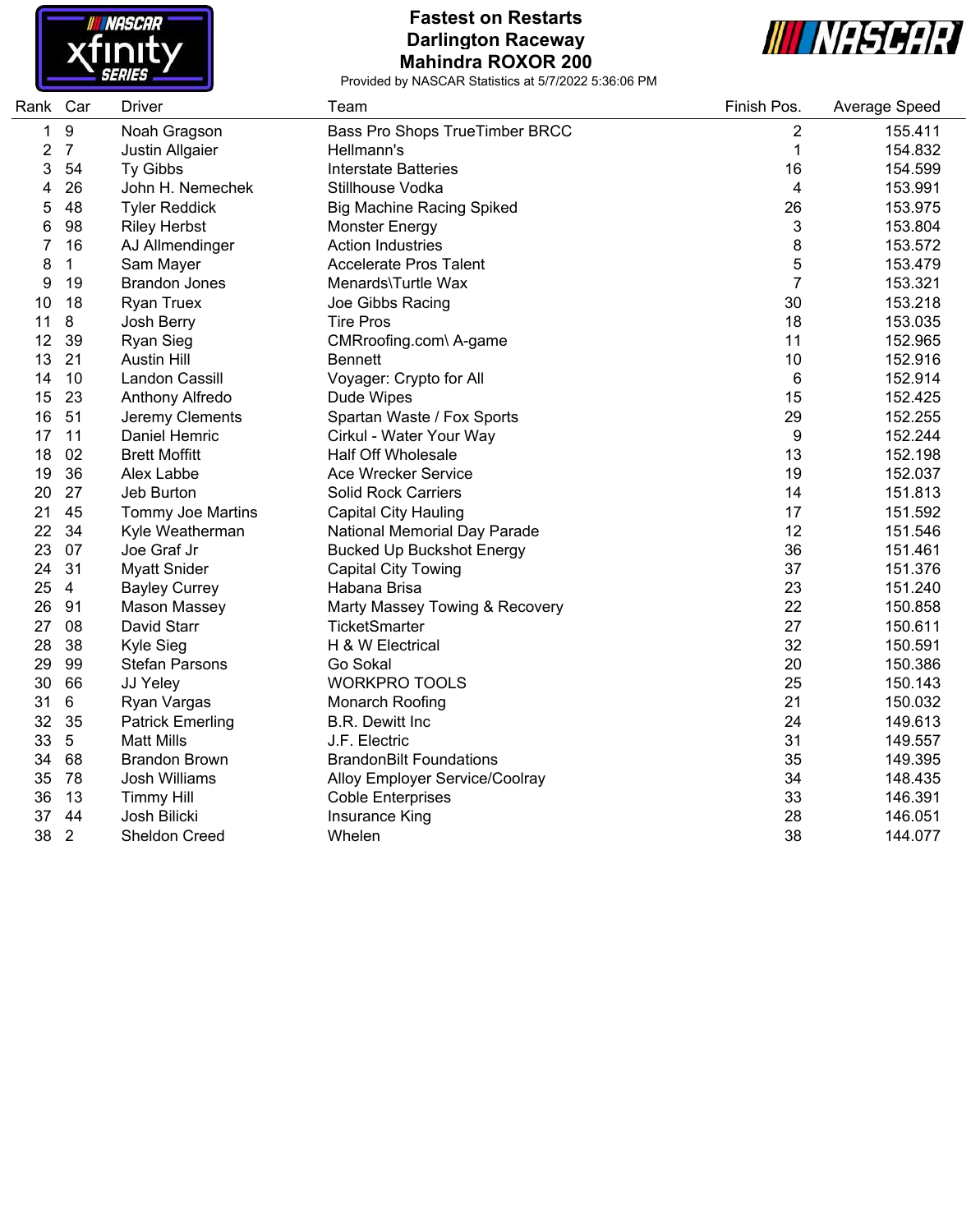

### **Green Flag Passes Darlington Raceway Mahindra ROXOR 200**



| Rank Car |                | Driver                   | Team                             | Finish Pos.    | <b>Green Flag Passes</b> |
|----------|----------------|--------------------------|----------------------------------|----------------|--------------------------|
| 1        | 23             | Anthony Alfredo          | Dude Wipes                       | 15             | 59                       |
| 2        | 48             | <b>Tyler Reddick</b>     | <b>Big Machine Racing Spiked</b> | 26             | 57                       |
| 3        | 51             | Jeremy Clements          | Spartan Waste / Fox Sports       | 29             | 56                       |
| 4        | 02             | <b>Brett Moffitt</b>     | <b>Half Off Wholesale</b>        | 13             | 54                       |
| 5        | $\overline{4}$ | <b>Bayley Currey</b>     | Habana Brisa                     | 23             | 53                       |
| 6        | 08             | David Starr              | TicketSmarter                    | 27             | 48                       |
|          | 10             | Landon Cassill           | Voyager: Crypto for All          | 6              | 43                       |
| 8        | $\overline{7}$ | Justin Allgaier          | Hellmann's                       |                | 42                       |
| 9        | 26             | John H. Nemechek         | Stillhouse Vodka                 | 4              | 41                       |
| 10       | 66             | JJ Yeley                 | <b>WORKPRO TOOLS</b>             | 25             | 41                       |
| 11       | 18             | <b>Ryan Truex</b>        | Joe Gibbs Racing                 | 30             | 41                       |
| 12       | 39             | <b>Ryan Sieg</b>         | CMRroofing.com\ A-game           | 11             | 40                       |
| 13       | 45             | <b>Tommy Joe Martins</b> | <b>Capital City Hauling</b>      | 17             | 40                       |
| 14       | $\mathbf{1}$   | Sam Mayer                | <b>Accelerate Pros Talent</b>    | 5              | 36                       |
| 15       | 21             | <b>Austin Hill</b>       | <b>Bennett</b>                   | 10             | 35                       |
| 16       | 99             | <b>Stefan Parsons</b>    | Go Sokal                         | 20             | 35                       |
| 17       | 11             | Daniel Hemric            | Cirkul - Water Your Way          | 9              | 33                       |
| 18       | 38             | Kyle Sieg                | H & W Electrical                 | 32             | 33                       |
| 19       | 91             | Mason Massey             | Marty Massey Towing & Recovery   | 22             | 32                       |
| 20       | 44             | Josh Bilicki             | Insurance King                   | 28             | 31                       |
| 21       | 19             | <b>Brandon Jones</b>     | Menards\Turtle Wax               | $\overline{7}$ | 27                       |
| 22       | 07             | Joe Graf Jr              | <b>Bucked Up Buckshot Energy</b> | 36             | 27                       |
| 23       | 34             | Kyle Weatherman          | National Memorial Day Parade     | 12             | 26                       |
| 24       | 36             | Alex Labbe               | <b>Ace Wrecker Service</b>       | 19             | 24                       |
| 25       | 35             | <b>Patrick Emerling</b>  | <b>B.R. Dewitt Inc</b>           | 24             | 23                       |
| 26       | 6              | Ryan Vargas              | Monarch Roofing                  | 21             | 21                       |
| 27       | 27             | Jeb Burton               | <b>Solid Rock Carriers</b>       | 14             | 20                       |
| 28       | $\overline{5}$ | <b>Matt Mills</b>        | J.F. Electric                    | 31             | 20                       |
| 29       | 54             | Ty Gibbs                 | <b>Interstate Batteries</b>      | 16             | 19                       |
| 30       | 68             | <b>Brandon Brown</b>     | <b>BrandonBilt Foundations</b>   | 35             | 19                       |
| 31       | 98             | <b>Riley Herbst</b>      | <b>Monster Energy</b>            | 3              | 17                       |
| 32       | 16             | AJ Allmendinger          | <b>Action Industries</b>         | 8              | 16                       |
| 33       | 8              | Josh Berry               | <b>Tire Pros</b>                 | 18             | 14                       |
| 34       | 78             | <b>Josh Williams</b>     | Alloy Employer Service/Coolray   | 34             | 13                       |
| 35       | 9              | Noah Gragson             | Bass Pro Shops TrueTimber BRCC   | $\overline{2}$ | 12                       |
| 36       | 31             | <b>Myatt Snider</b>      | <b>Capital City Towing</b>       | 37             | 11                       |
| 37       | 13             | <b>Timmy Hill</b>        | <b>Coble Enterprises</b>         | 33             | 9                        |
| 38       | $\overline{2}$ | Sheldon Creed            | Whelen                           | 38             | 4                        |
|          |                |                          |                                  |                |                          |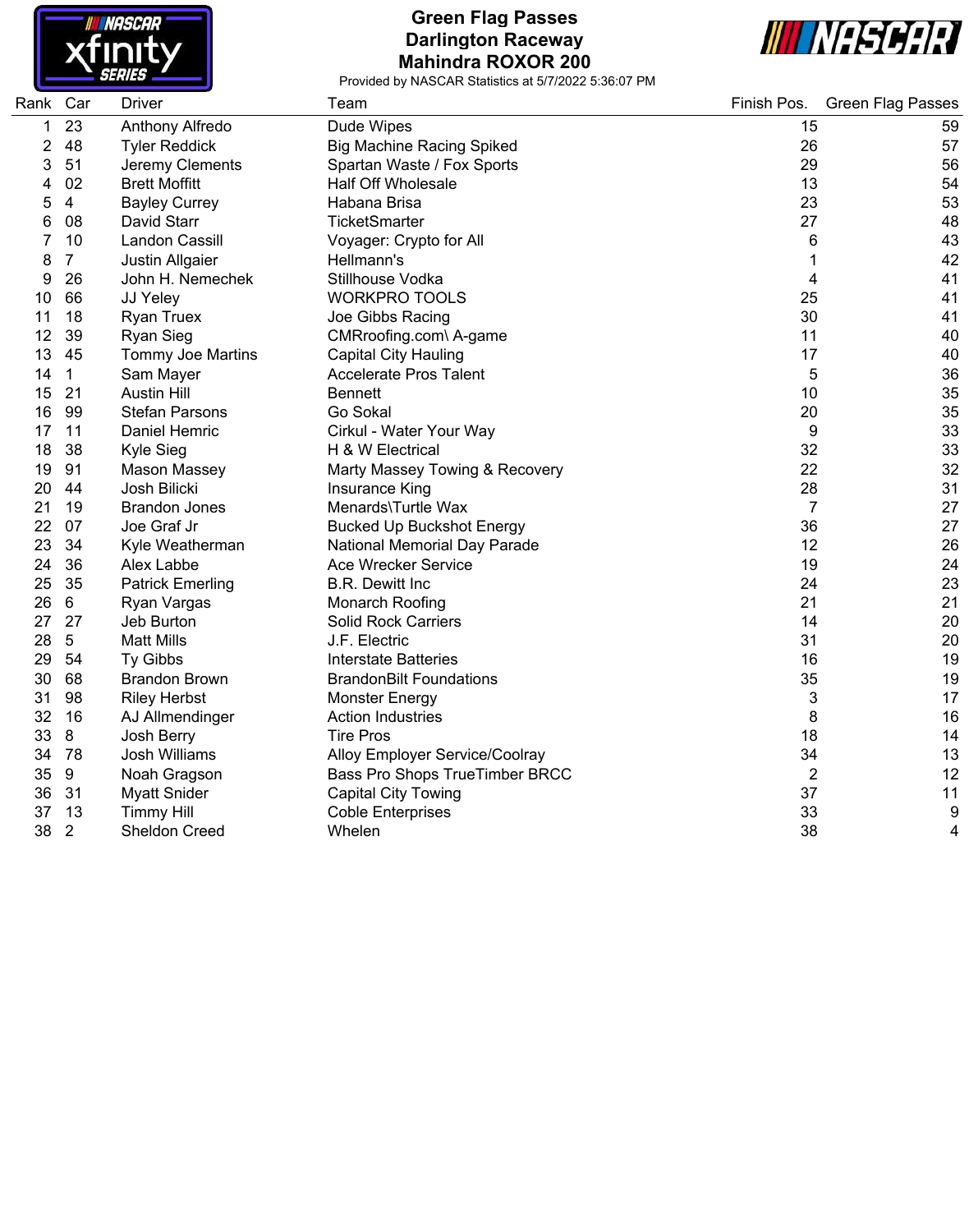

## **Green Flag Speed Darlington Raceway Mahindra ROXOR 200**



| Rank | Car             | <b>Driver</b>           | Team                             | Finish Pos.  | Green Flag Speed |
|------|-----------------|-------------------------|----------------------------------|--------------|------------------|
| 1    | $\overline{2}$  | Sheldon Creed           | Whelen                           | 38           | 157.971          |
| 2    | $9\,$           | Noah Gragson            | Bass Pro Shops TrueTimber BRCC   | 2            | 155.139          |
| 3    | $\overline{7}$  | Justin Allgaier         | Hellmann's                       | $\mathbf{1}$ | 154.776          |
| 4    | 8               | Josh Berry              | <b>Tire Pros</b>                 | 18           | 154.521          |
| 5    | 54              | Ty Gibbs                | <b>Interstate Batteries</b>      | 16           | 154.444          |
| 6    | 48              | <b>Tyler Reddick</b>    | <b>Big Machine Racing Spiked</b> | 26           | 153.963          |
| 7    | 26              | John H. Nemechek        | Stillhouse Vodka                 | 4            | 153.898          |
| 8    | 98              | <b>Riley Herbst</b>     | <b>Monster Energy</b>            | 3            | 153.693          |
| 9    | 16              | AJ Allmendinger         | <b>Action Industries</b>         | 8            | 153.421          |
| 10   | $\mathbf 1$     | Sam Mayer               | <b>Accelerate Pros Talent</b>    | 5            | 153.395          |
| 11   | 18              | <b>Ryan Truex</b>       | Joe Gibbs Racing                 | 30           | 153.232          |
| 12   | 19              | <b>Brandon Jones</b>    | Menards\Turtle Wax               | 7            | 153.219          |
| 13   | 10              | Landon Cassill          | Voyager: Crypto for All          | 6            | 153.042          |
| 14   | 21              | <b>Austin Hill</b>      | <b>Bennett</b>                   | 10           | 152.950          |
| 15   | 39              | <b>Ryan Sieg</b>        | CMRroofing.com\ A-game           | 11           | 152.840          |
| 16   | 23              | Anthony Alfredo         | Dude Wipes                       | 15           | 152.581          |
| 17   | 11              | Daniel Hemric           | Cirkul - Water Your Way          | 9            | 152.437          |
| 18   | 51              | Jeremy Clements         | Spartan Waste / Fox Sports       | 29           | 152.404          |
| 19   | 02              | <b>Brett Moffitt</b>    | <b>Half Off Wholesale</b>        | 13           | 152.390          |
| 20   | 27              | Jeb Burton              | <b>Solid Rock Carriers</b>       | 14           | 152.199          |
| 21   | 36              | Alex Labbe              | <b>Ace Wrecker Service</b>       | 19           | 152.120          |
| 22   | 45              | Tommy Joe Martins       | <b>Capital City Hauling</b>      | 17           | 151.916          |
| 23   | 34              | Kyle Weatherman         | National Memorial Day Parade     | 12           | 151.749          |
| 24   | 07              | Joe Graf Jr             | <b>Bucked Up Buckshot Energy</b> | 36           | 151.616          |
| 25   | 68              | <b>Brandon Brown</b>    | <b>BrandonBilt Foundations</b>   | 35           | 151.596          |
| 26   | $\overline{4}$  | <b>Bayley Currey</b>    | Habana Brisa                     | 23           | 151.471          |
| 27   | 31              | <b>Myatt Snider</b>     | <b>Capital City Towing</b>       | 37           | 151.382          |
| 28   | 91              | Mason Massey            | Marty Massey Towing & Recovery   | 22           | 151.144          |
| 29   | 44              | Josh Bilicki            | Insurance King                   | 28           | 151.116          |
| 30   | 38              | Kyle Sieg               | H & W Electrical                 | 32           | 150.952          |
| 31   | 08              | David Starr             | <b>TicketSmarter</b>             | 27           | 150.904          |
| 32   | 99              | <b>Stefan Parsons</b>   | Go Sokal                         | 20           | 150.589          |
| 33   | 66              | JJ Yeley                | <b>WORKPRO TOOLS</b>             | 25           | 150.380          |
| 34   | $6\phantom{1}6$ | Ryan Vargas             | Monarch Roofing                  | 21           | 150.317          |
| 35   | $\overline{5}$  | <b>Matt Mills</b>       | J.F. Electric                    | 31           | 149.963          |
| 36   | 35              | <b>Patrick Emerling</b> | <b>B.R. Dewitt Inc</b>           | 24           | 149.900          |
| 37   | 78              | Josh Williams           | Alloy Employer Service/Coolray   | 34           | 148.732          |
| 38   | 13              | <b>Timmy Hill</b>       | <b>Coble Enterprises</b>         | 33           | 147.378          |
|      |                 |                         |                                  |              |                  |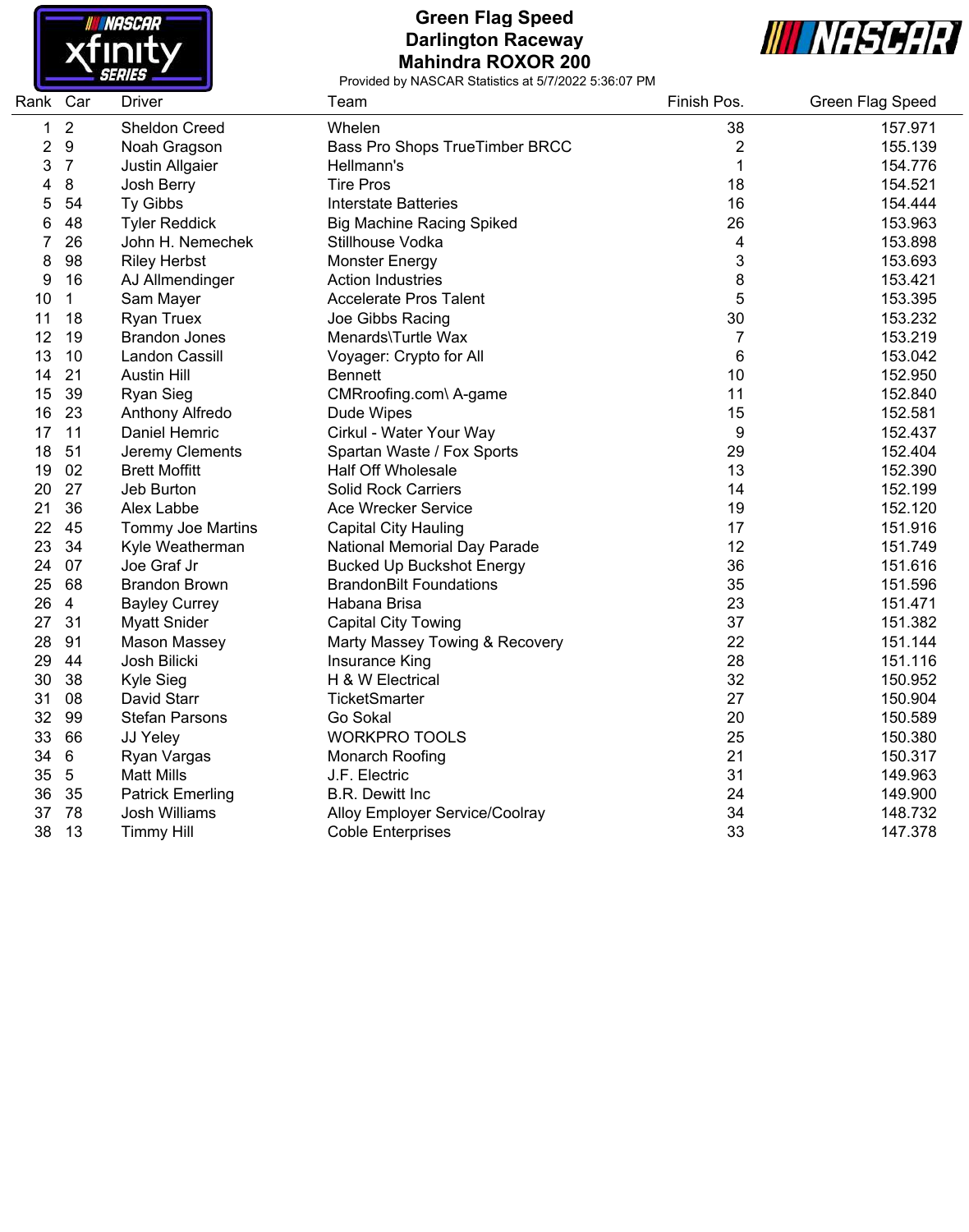

## **Laps in Top 15 Darlington Raceway Mahindra ROXOR 200**



| Rank Car |                  | <b>Driver</b>            | Team                             | Percentage | Finish Pos.    | Laps |
|----------|------------------|--------------------------|----------------------------------|------------|----------------|------|
| 1.       | $\boldsymbol{9}$ | Noah Gragson             | Bass Pro Shops TrueTimber BRCC   | 100.0      | $\overline{c}$ | 147  |
| 2        | 16               | AJ Allmendinger          | <b>Action Industries</b>         | 100.0      | 8              | 147  |
| 3        | 19               | <b>Brandon Jones</b>     | Menards\Turtle Wax               | 98.6       |                | 145  |
| 4        | 98               | <b>Riley Herbst</b>      | <b>Monster Energy</b>            | 97.3       | 3              | 143  |
| 5        | 54               | Ty Gibbs                 | <b>Interstate Batteries</b>      | 93.9       | 16             | 138  |
| 6        | 21               | <b>Austin Hill</b>       | <b>Bennett</b>                   | 93.2       | 10             | 137  |
| 7        | 26               | John H. Nemechek         | Stillhouse Vodka                 | 90.5       | 4              | 133  |
| 8        | 1                | Sam Mayer                | <b>Accelerate Pros Talent</b>    | 89.8       | 5              | 132  |
| 9        | $\overline{7}$   | Justin Allgaier          | Hellmann's                       | 86.4       |                | 127  |
| 10       | 10               | Landon Cassill           | Voyager: Crypto for All          | 85.7       | 6              | 126  |
| 11       | 8                | Josh Berry               | <b>Tire Pros</b>                 | 85.7       | 18             | 126  |
| 12       | 39               | <b>Ryan Sieg</b>         | CMRroofing.com\ A-game           | 84.4       | 11             | 124  |
| 13       | 18               | <b>Ryan Truex</b>        | Joe Gibbs Racing                 | 83.7       | 30             | 123  |
| 14       | 48               | <b>Tyler Reddick</b>     | <b>Big Machine Racing Spiked</b> | 66.0       | 26             | 97   |
| 15       | 11               | Daniel Hemric            | Cirkul - Water Your Way          | 60.5       | 9              | 89   |
| 16       | 23               | Anthony Alfredo          | Dude Wipes                       | 56.5       | 15             | 83   |
| 17       | 02               | <b>Brett Moffitt</b>     | <b>Half Off Wholesale</b>        | 26.5       | 13             | 39   |
| 18       | 51               | Jeremy Clements          | Spartan Waste / Fox Sports       | 25.9       | 29             | 38   |
| 19       | 68               | <b>Brandon Brown</b>     | <b>BrandonBilt Foundations</b>   | 13.6       | 35             | 20   |
| 20       | 27               | Jeb Burton               | <b>Solid Rock Carriers</b>       | 12.2       | 14             | 18   |
| 21       | 45               | <b>Tommy Joe Martins</b> | <b>Capital City Hauling</b>      | 11.6       | 17             | 17   |
| 22       | $\overline{2}$   | Sheldon Creed            | Whelen                           | 7.5        | 38             | 11   |
| 23       | 34               | Kyle Weatherman          | National Memorial Day Parade     | 6.8        | 12             | 10   |
| 24       | 6                | Ryan Vargas              | Monarch Roofing                  | 6.8        | 21             | 10   |
| 25       | 08               | David Starr              | <b>TicketSmarter</b>             | 4.8        | 27             | 7    |
| 26       | 4                | <b>Bayley Currey</b>     | Habana Brisa                     | 2.7        | 23             | 4    |
| 27       | 91               | <b>Mason Massey</b>      | Marty Massey Towing & Recovery   | 2.0        | 22             | 3    |
| 28       | $\overline{5}$   | <b>Matt Mills</b>        | J.F. Electric                    | 2.0        | 31             | 3    |
| 29       | 38               | Kyle Sieg                | H & W Electrical                 | 2.0        | 32             | 3    |
| 30       | 36               | Alex Labbe               | Ace Wrecker Service              | 0.7        | 19             |      |
| 31       | 35               | <b>Patrick Emerling</b>  | <b>B.R. Dewitt Inc.</b>          | 0.7        | 24             |      |
| 32       | 44               | Josh Bilicki             | Insurance King                   | 0.7        | 28             | Ŧ    |
| 33       | 13               | <b>Timmy Hill</b>        | <b>Coble Enterprises</b>         | 0.7        | 33             |      |
| 34       | 31               | <b>Myatt Snider</b>      | <b>Capital City Towing</b>       | 0.7        | 37             | 1    |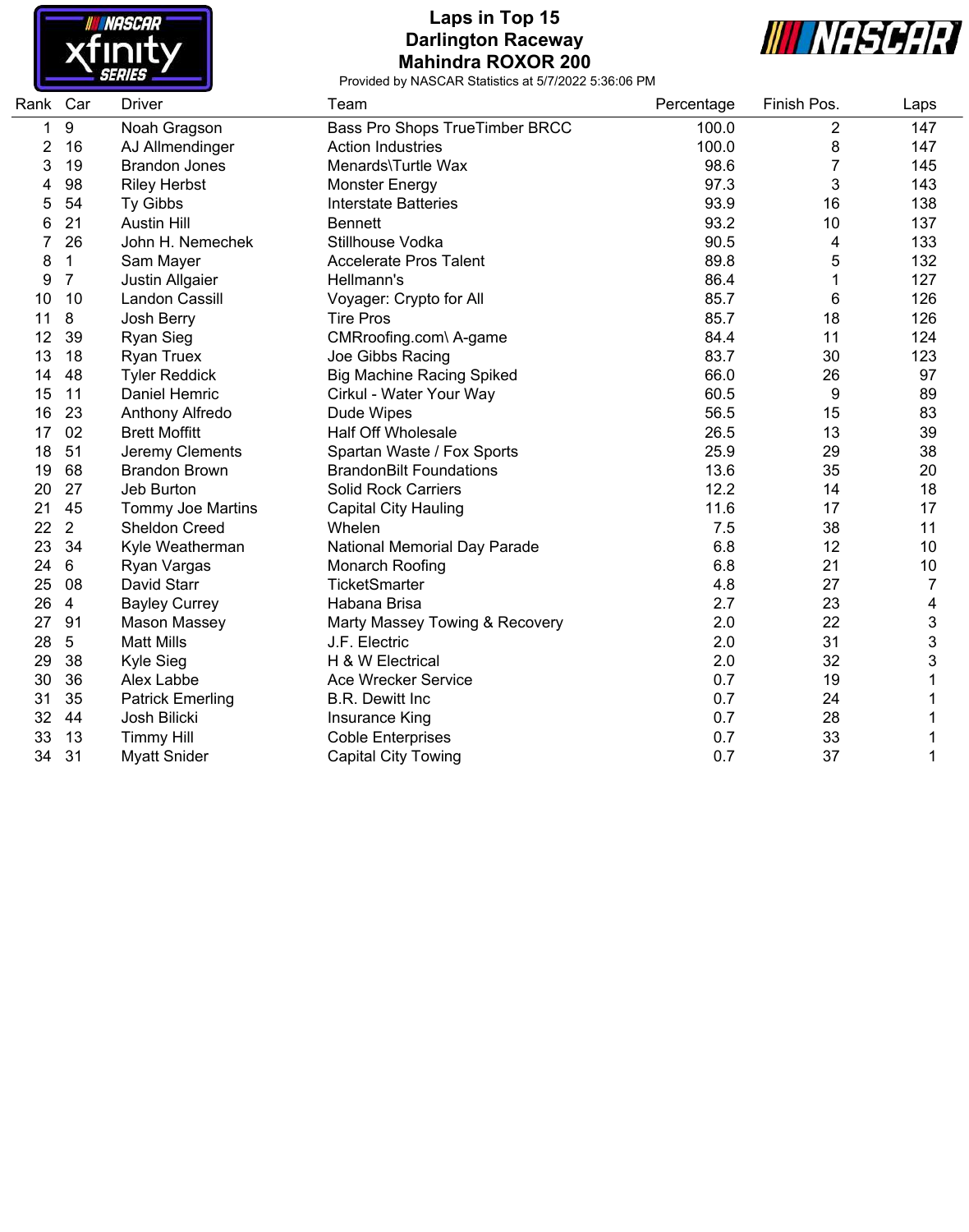

### **Laps Led Darlington Raceway Mahindra ROXOR 200**



| Rank Car |     | <b>Driver</b>        | Геаm                             | Percentage | Finish Pos. | Laps |
|----------|-----|----------------------|----------------------------------|------------|-------------|------|
|          |     | Justin Allgaier      | Hellmann's                       | 51.70      |             | 76   |
|          | 2 9 | Noah Gragson         | Bass Pro Shops TrueTimber BRCC   | 30.61      |             | 45   |
| 3        | -54 | Tv Gibbs             | Interstate Batteries             | 12.24      | 16          | 18   |
| 4        | -16 | AJ Allmendinger      | Action Industries                | 3.40       |             | 5    |
| 5        | -48 | <b>Tyler Reddick</b> | <b>Big Machine Racing Spiked</b> | 1.36       | 26          |      |
| 65       |     | Matt Mills           | J.F. Electric                    | 0.68       | 31          |      |
|          |     |                      |                                  |            |             |      |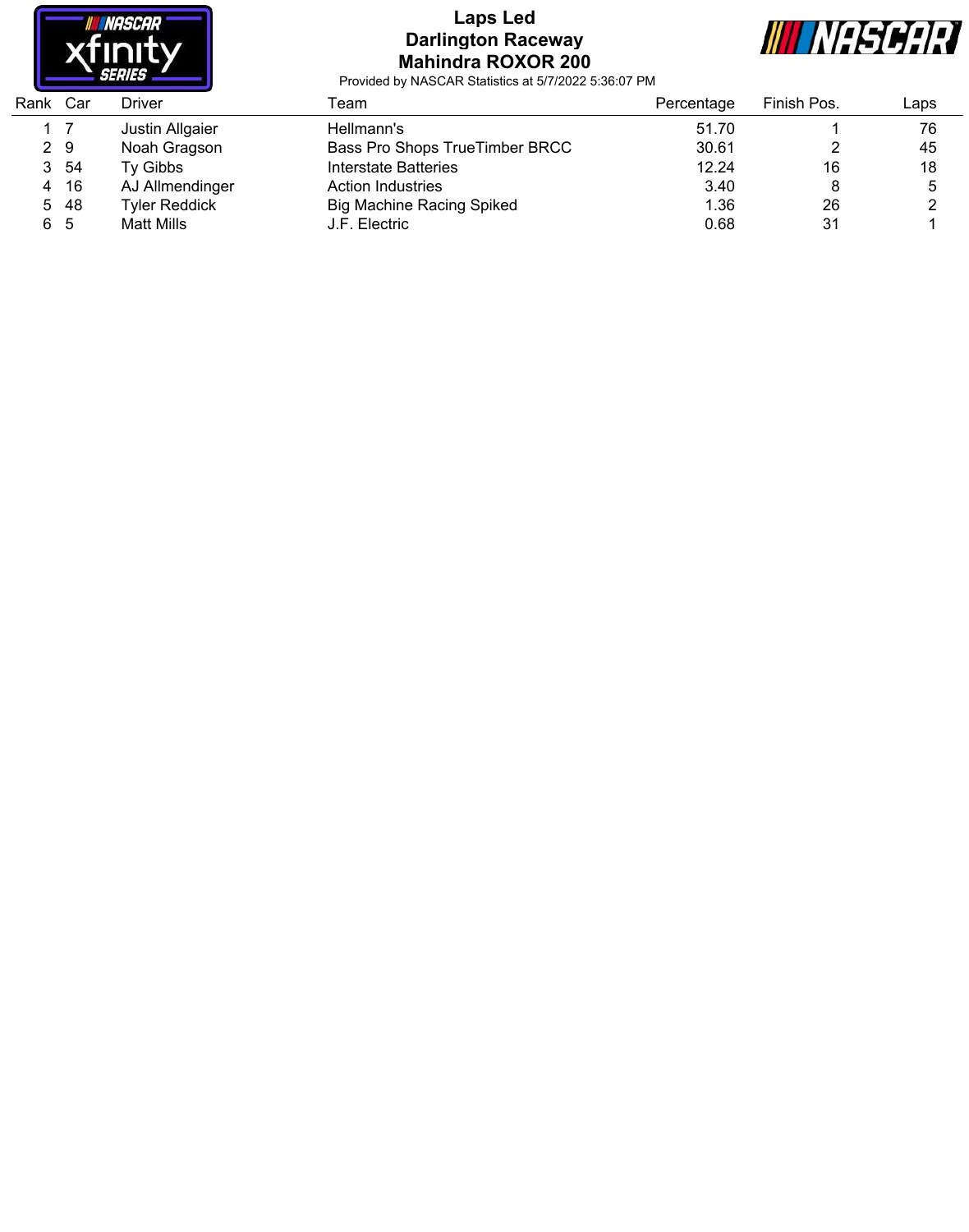

## **Quality Passes Darlington Raceway Mahindra ROXOR 200**



| Rank | Car | <b>Driver</b>        | Team                             | Finish Pos.    | <b>Quality Passes</b> |
|------|-----|----------------------|----------------------------------|----------------|-----------------------|
|      | 10  | Landon Cassill       | Voyager: Crypto for All          | 6              | 37                    |
|      | 21  | <b>Austin Hill</b>   | Bennett                          | 10             | 35                    |
| 3    | 39  | <b>Ryan Sieg</b>     | CMRroofing.com\ A-game           | 11             | 31                    |
|      | 26  | John H. Nemechek     | Stillhouse Vodka                 | 4              | 28                    |
| 5    |     | Sam Mayer            | <b>Accelerate Pros Talent</b>    | 5              | 28                    |
| 6    | 19  | <b>Brandon Jones</b> | Menards\Turtle Wax               |                | 25                    |
|      | 18  | <b>Ryan Truex</b>    | Joe Gibbs Racing                 | 30             | 23                    |
| 8    | 48  | <b>Tyler Reddick</b> | <b>Big Machine Racing Spiked</b> | 26             | 22                    |
| 9    |     | Justin Allgaier      | Hellmann's                       |                | 20                    |
| 10   | -51 | Jeremy Clements      | Spartan Waste / Fox Sports       | 29             | 20                    |
|      | 23  | Anthony Alfredo      | Dude Wipes                       | 15             | 18                    |
| 12   | 11  | Daniel Hemric        | Cirkul - Water Your Way          | 9              | 17                    |
| 13   | 02  | <b>Brett Moffitt</b> | <b>Half Off Wholesale</b>        | 13             | 17                    |
| 14   | 98  | <b>Riley Herbst</b>  | Monster Energy                   | 3              | 16                    |
| 15   | 16  | AJ Allmendinger      | <b>Action Industries</b>         | 8              | 16                    |
| 16   | 54  | Ty Gibbs             | <b>Interstate Batteries</b>      | 16             | 12                    |
| 17   | 9   | Noah Gragson         | Bass Pro Shops TrueTimber BRCC   | $\overline{2}$ | 11                    |
| 18   | 68  | <b>Brandon Brown</b> | <b>BrandonBilt Foundations</b>   | 35             | 8                     |
| 19   | 27  | Jeb Burton           | <b>Solid Rock Carriers</b>       | 14             | 7                     |
| 20   | 8   | Josh Berry           | <b>Tire Pros</b>                 | 18             | 6                     |
| 21   | 45  | Tommy Joe Martins    | <b>Capital City Hauling</b>      | 17             | 5                     |
| 22   | 2   | Sheldon Creed        | Whelen                           | 38             | $\overline{c}$        |
| 23   | 34  | Kyle Weatherman      | National Memorial Day Parade     | 12             | 1                     |
|      |     |                      |                                  |                |                       |